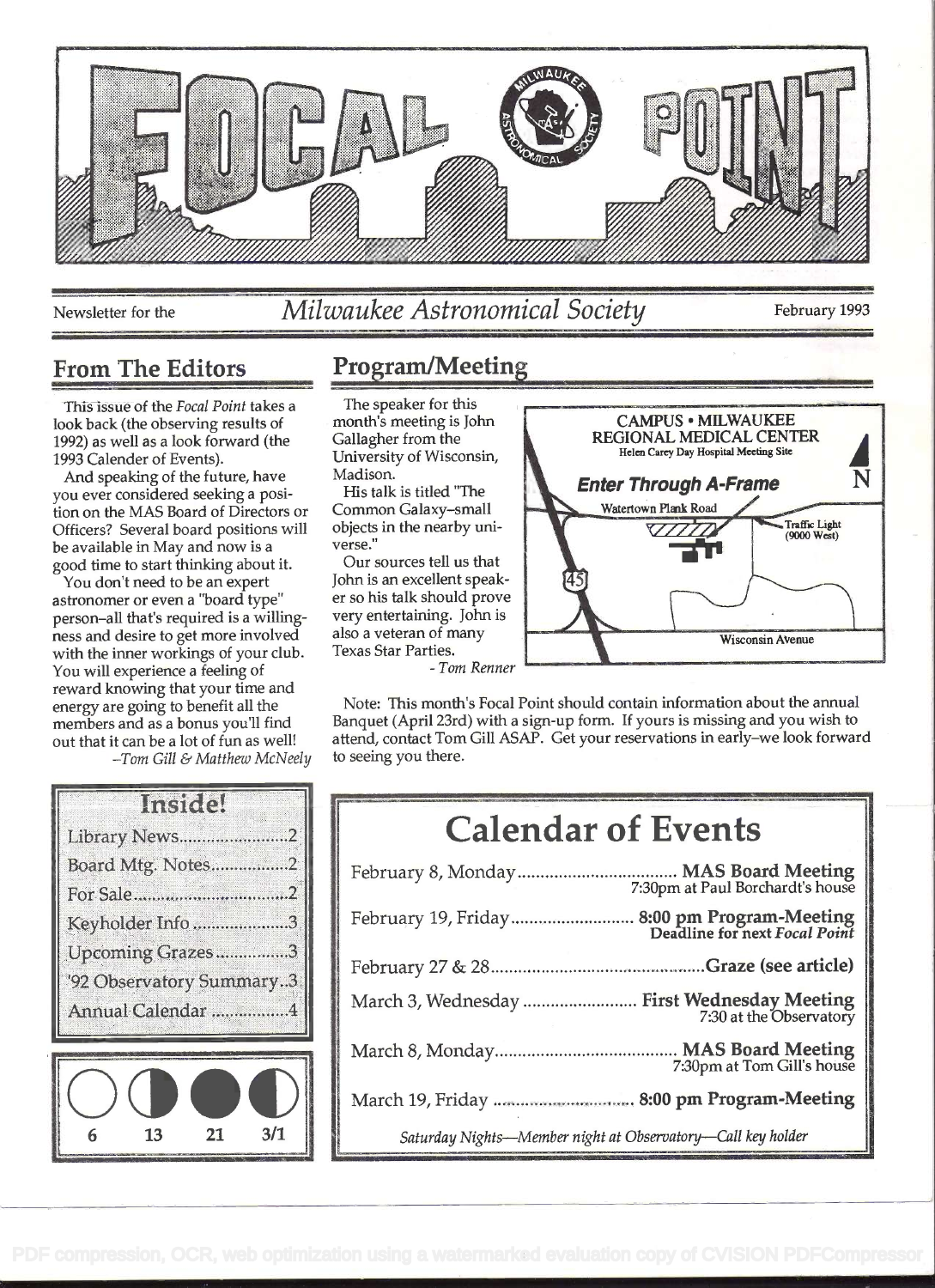# Library News

Curl up in a comfy chair while the snow swirls  $\mathcal O$ outside and enjoy Patrick Moore's Fireside Astronomy. This popular British author/astronomer offers a compilation of over 100 astronomical snippets with an astonishing range of subject mater. Just a sampling of titles includes: 'Down Among the Penguins" (CARA program at the South Pole), 'The Black Widow" (a murderous binary star system), "How to Welcome an Alien" (a serious declara-



"Eggstrordinary" (some Haley mania), and finally tion of the 1991 TAU Conference).

MAS has been enrolled in the International Dark Sky Association (IDA) for several years, and some of our members are even more personally involved in the struggle to make the community aware of the degradation of our view of the night sky. The "astronomical" term for the ever-growing, ever-glowing dome of artificial light over our cities and towns is LIGHT POLLUTION. We have recently acquired some more ammunition for the battle-a set of 20 slides with introductory booklet and captions by Dr. David Crawford and William T Robinson of IDA. An alternative scrip by Alan MacRobert (Sky & Telescope) is also included.

HELP WANTED: The library is in need of an assistant to write an occasional descriptive review for the Focal Point and to help with inventories. Further training will be offered to anyone who might enjoy going on to become the next librarian.  $-Sally Waraczynski$ 

CORRECTION: I incorrectly announced the anniversary of William Morgan's (of Yerkes Observatory) compilation of the Revised MK Spectral Atlas. The cor-<br>rect number should have been 50 years, not 5. rect number should have been 50 years, not 5.

# Dec. 1992 Board Meetin

CORRESPONDENCE: Available for those interested: Messier books, light pollution information, Golden Guide Books (\$3.75) and phone tree sign-up forms.

OBS DIRECTOR'S REPORT: Dec. 9th eclipse clouded out. (other information was time dependent).

OLD BUSINESS: Light Pollution: Gerry Samolyk explained that in order to be successful in getting lighting ordinances and to survive as an observatory, people are needed to: 1. Go to the immediate neighbors and ask them to shield their lights or install favorable lighting. 2. Explain proper lighting to all the neighbors in the vicinity of the Observatory. 3. Pursue the political aspect, by approaching and trying to influence planning commissions and legislatures. Volunteers are needed as of now.

-From notes take by Dorothy Kube, MAS Secretary

# Program on Indian Skylore

All MAS members are invited to attend a program on February 25, 7:00pm which is sponsored by Pius XI High School's Astronomy Class. The speaker is J.C. Higheagle of NASA (Houston) who will speak on Native American Skylore. (We had him at an MAS meeting last year). J. C. Higheagle will use photos and an indian flute to embellish and illustrate the presentation. The event takes place at St. Anthony of Padua on 76th Street and Stevenson. Donations accepted.

# \_\_\_\_\_\_ A Plea for Help, and a Solution

Does this strike a chord in you?

You know, I've thought of the astronomy club thing-there are a couple in the area, but for some reason I'm intimidated by my utter lack of technical expertise. Astronomy for me is more of an artistic, poetic, philosophical, theological medium. What's out there simply knocks my socks off, but I don't know an azimuth from a right ascension from an injector valve. My magazine is Astronomy rather than Sky & Telescope because Astronomy avoids the technical focus. I really don't want to appear like a complete doofus, so I remain a closet astronomer.

Remember the big deal about Comet Whatizname a year or two ago? I went out every morning for weeks with binoculars, and never did see the bloody thing. Everyone else seems to have such an easy time locating deep-sky objects using the bottom of a Coke bottle, and I still struggle with some of the major constellations.

Guess I'll stay in the closet for a while...

The above "letter" was seen by an MAS member while linked into an astronomy computer "forum." While not directed at MAS, it illustrates the point that beginners sometimes are overwhelmed by our hobby.

If you can relate to that, then get to a meeting or to an MAS event and tap someone on the shoulder to find out just how helpful your fellow MAS members can be. Or call one of the people in the special directory published in the Member's Packet and in a recent Focal Point.

-Tom Gill

# Updated MAS Roster

A newly updated (1/4/93) member roster is now available. Contact Dan Koehier at a general meeting or at 662-2987 if you would like a copy.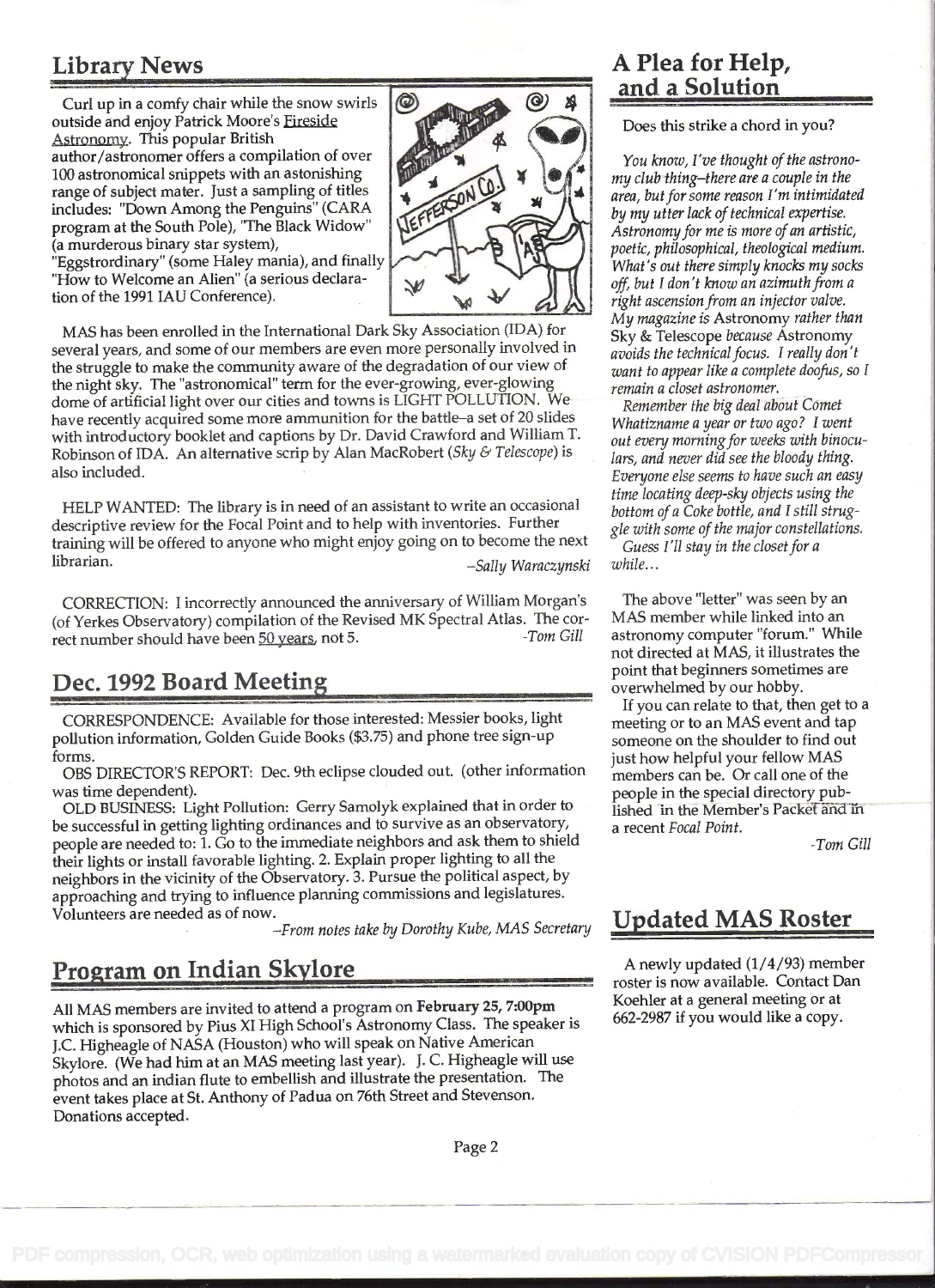-From Gerry Samolyk, Observatory Director

#### LUNAR OCCULTATIONS

|                   | TOTAL | <b>GRAZE</b> |  |
|-------------------|-------|--------------|--|
|                   | occs  | MAY 8        |  |
|                   |       |              |  |
| Wanda Berner      |       | ₩.           |  |
| Paul Borchardt    | 6     | $\star$      |  |
| Marty Brunet      |       | $\star$      |  |
| Tim Burrus        |       | *            |  |
| Chris Hesseltine  |       | 音            |  |
| Lee Kieth         |       | $\star$      |  |
| Dorthy Kube       | 4     |              |  |
| Jim Kube          |       | $\star$      |  |
| Scott Lascowski   | 1     |              |  |
| Charlotte Nelson  |       | ÷            |  |
| Nick Nichols      | 95    |              |  |
| Gerry Samolyk     | 22    | $\star$      |  |
| Virgil Tangney    |       | ☆            |  |
| Jim Toeller       |       | $\ast$       |  |
| Ken Waraczynski   |       | $\star$      |  |
| Sally Waraczynski | 27    | 士.           |  |
|                   |       |              |  |

155 13

The graze of May 8 was our most successful for over 10 years.<br>Our 13 observers were joined by 3 from the Racine A. S. Together we timed 46 contacts of SAO 97357 with the Moon.

Asteroid Occultation Attempts - This has been another poor year for occultations of stars by asteroids, only one negative report was made.

Jupiter - Terry Ross made 87 CM timings of features in the planets atmosphere. In addition the following observers timed eclipses of Jupiters satellites.

Terry Ross 2<br>Gerry Samolyk 5 Gerry Samolyk 15<br>Sally Waraczynski 15 Sally Waraczynski

The following Observers made observations of variable stars last year.

|                  | EB<br>Minima | RR LYR<br>Maxima | <b>EB&amp;RR</b><br><b>OBS</b>  | LPV<br><b>OBS</b>                    |  |
|------------------|--------------|------------------|---------------------------------|--------------------------------------|--|
| Marty Brunet.    |              |                  | the contract of the contract of | $-15-$<br>man and the control of the |  |
| Chris Hesseltine |              |                  | 13                              |                                      |  |
| Scott Lascowski  | 2            |                  | 63                              |                                      |  |
| Gerry Samolyk    | 193          | 12               | 2998                            | 750                                  |  |
|                  | 195          | 13               | 3074                            |                                      |  |

| <b>Saturday Night</b><br><b>Keyholders</b> |  |
|--------------------------------------------|--|
| Feb 6 Paul Borchardt 781-0169              |  |
| 13 Mary Brunet 544-1342                    |  |
| 20 Greg Cieslak 529-0548                   |  |
| 27 Brian Ganiere 961-8745                  |  |
| Apr 3 John Pfannerstill 475-6494           |  |
| 10 Frank Roldan 608-787-1730               |  |
| 17 Terry Ross 784-2093                     |  |
| 24 Tom Schmidtkunz 352-1674                |  |

### For Sale

10' Diameter Observatory Building/ Dome with 17 1/2" shutter opening, power dome rotation and power shutter operation. Asking \$1500. Call Bob James @ 421-2162.

#### 2 February Grazes

Two grazes will occur during February and both are close to Milwaukee and have "prime time" hours. On Feb 27th, 7:26 pm CST, a 7.7 mag star will graze the 34% sunlit Moon. MAS members will travel to Newburg, WI (about 1/2 hour from Milwaukee.

The next night on the 28th at 9:10pm CST an 8th mag star will graze the 44% sunlit Moon. Location is in Northcape which is near Wind Lake. For details, contact Observatory Director Gerry Samolyk at home or at the February generai meeting.

#### <sup>750</sup>Ski & Stars @ Pike Lake

Pike Lake will again be holding their  $\frac{1}{9}$ annual Ski (or Hike) & Stars and invites MAS members to come out and share their love of the sky with the public. In past years the enthusiasm and response of the public was as warm as the huge bonfire that took the edge off the frosty night air.

Skiing and observing takes place near the lake parking lot from 6:30 - 9:30 pm. Ask a ranger for the observing area. A \$3.50 daily park sticker is required for attendees however, MAS members who bring equipment will be admitted free of charge.